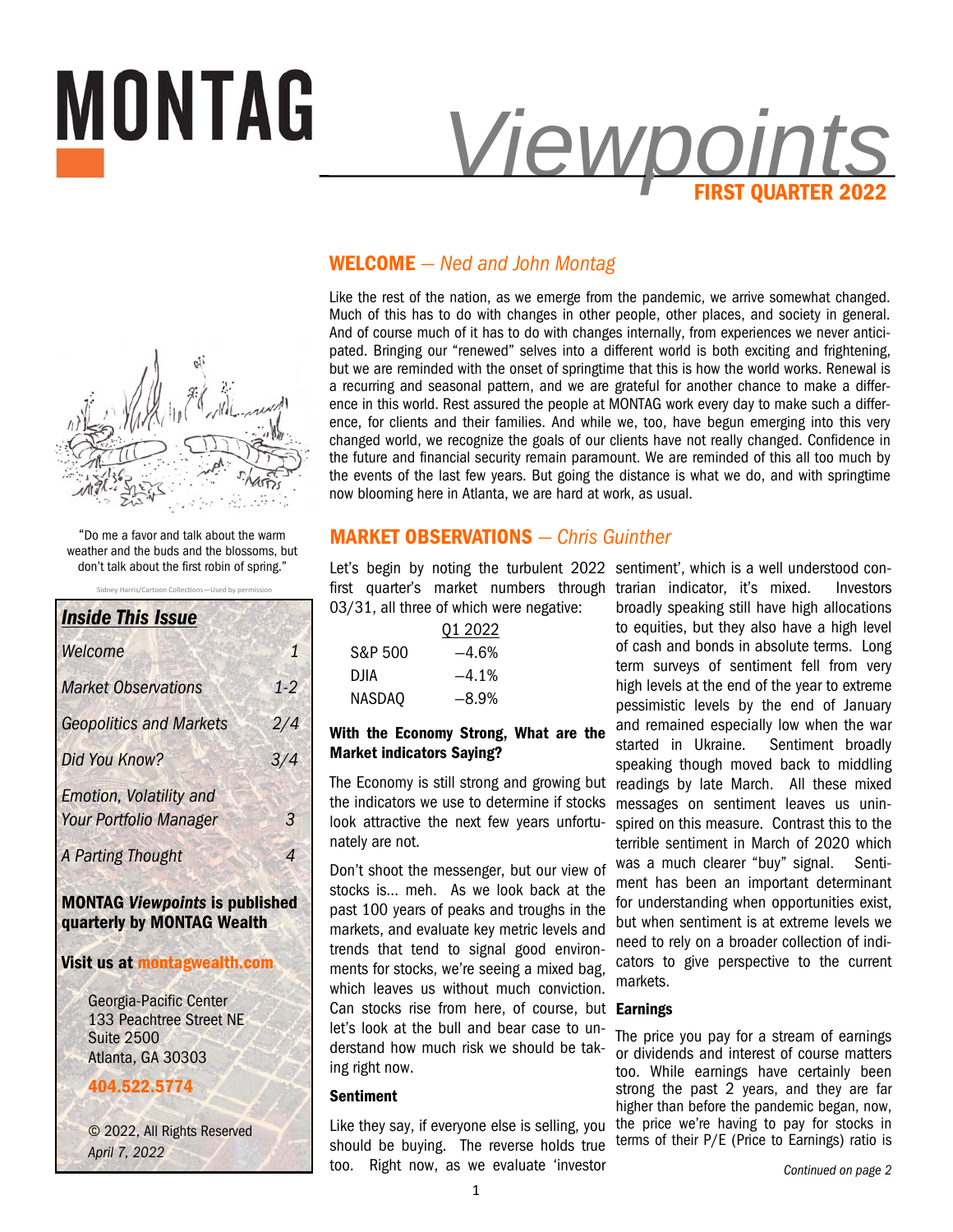#### **MARKET OBSERVATIONS** *continued from page 1*

P/E's have been higher for the S&P 500 was pected. back in the internet bubble period around 1999 and 2000. It's easy to understand that paying such high prices tends to mitigate in-Investors worried about systemic inflation vestment returns.

#### **Watching the Fed**

"Don't fight the Fed". Let's take a look at how this key metric looks today. The Fed sure came to the rescue in 2008, and then again to help this crisis, the Federal Reserve is beginning to pull back stimulus. Everyone knows interest rates have been unnaturally low and need to rise, but also the FED is beginning to slow and eventually stop quantitative easing. Both FED changes combined are removing a big tailwind for earnings and has already stirred the markets volatility year-to-date. One thing to remember is that just as investors learn from There are always many moving parts when conhistory over time, so too does the FED. Hopefully, the FED doesn't withdraw too quickly and manages to stick the landing. Of everything going on in the markets, how well the FED handles inflation and reduces the stimulus is probably the most important thing to watch over the next 12 months.

#### **Interest Rates**

Interest rates have more impact than many by utilizing indicators and people realize. Even though the average consumer in the U.S. has de-levered materially make prudent decisions on since the housing bust in 2008, interest rates behalf of our clients and will tend to impact the rate of growth and valu- their ations for securities. The stock market will tuned… have notable downside risk if the FED has to

still historically very high. In fact, the only time raise rates in 2022 more than is already ex-

#### **Inflation**

Most investors know all too well the saying on the fence right now as to whether or not get us through COVID. Now that we are past for or against inflation appears to be a riskier should work with their advisor on ways to protect from downside risk and/or generate good returns in a rising inflation environment. We're inflation has already been priced into industries like materials, energy and defensive sectors like staples and utilities. Adjusting portfolios decision as those positions will certainly be volatile over the next 12 months. The best bet may be to play it down the middle and don't assume inflation will be hotter or cooler than is already anticipated in expectations for most any security.

#### **Summary**

sidering securities and the current investment landscape. Part of our job at MONTAG is looking at the weight of the evidence and managing the risk to individual securities as well as the markets as a whole. We are in uncertain times and the risks, although unique, also have similarities to historical events which we can use to

gain perspective. We aim to minimize some of the noise experience, not emotion, to portfolios. Stay

*Porƞolio Manager* 

*Chris Guinther is Senior Investment Strategist &* 

*We are in uncertain times and the risks, although unique, also have similarities to historical events which we can use to gain perspective* 

The information provided is for illustration purposes only. It is not, and should not be regarded as "investment advice" or as a "recommendation" regarding a course of action to be taken.

## **GEOPOLITICS AND MARKETS** *— Ned Montag, CEO*

in, who said, *"There are decades where noth-*an autocracy that fell 25 years ago. *ing happens, and there are weeks where decades happen."* He was referring to the Russian Revolution and World War I, long ago, but the quote seems to fit the chain of wild and shocking events of the past two years. Since March, 2020, we have witnessed a worldwide pandemic that, two years after its onset, still rages in many places outside the U.S.; videos showing the murder of U.S. citizens at the hands of rogue policemen and self-appointed neighborhood guardians; a rampant escalation in violent crime; a presidential election with widespread challenges alleging fraud and ultimately the defacing of the Capitol by an angry mob; and now the invasion of a sover-

It was another Vladimir, this one named Len- eign state by Russia, whose aim is to restore

*Continued on page 4*  The war in Ukraine, first and foremost, is a human catastrophe, pursued by an authoritarian despot. But it is also a challenge for business leaders and investors to understand, since Russia produces vast amounts of oil, refined gasoline, gold, nickel, fertilizer and coal, and since its neighbor Kazakhstan is the world's leading producer of uranium. If Putin remains in power, and the West curtails purchases of Russian raw materials, the world economy may suddenly fall short of these materials, with more inflation and pinched consumer budgets likely to follow. If inflation stays high and interest rates rise, the first quarter weakness in the stock market will likely compound.

 $\overline{\phantom{a}}$ 

*If we invest in companies that are nicely protected from competition and provide important products or services, we expect to do well over long periods*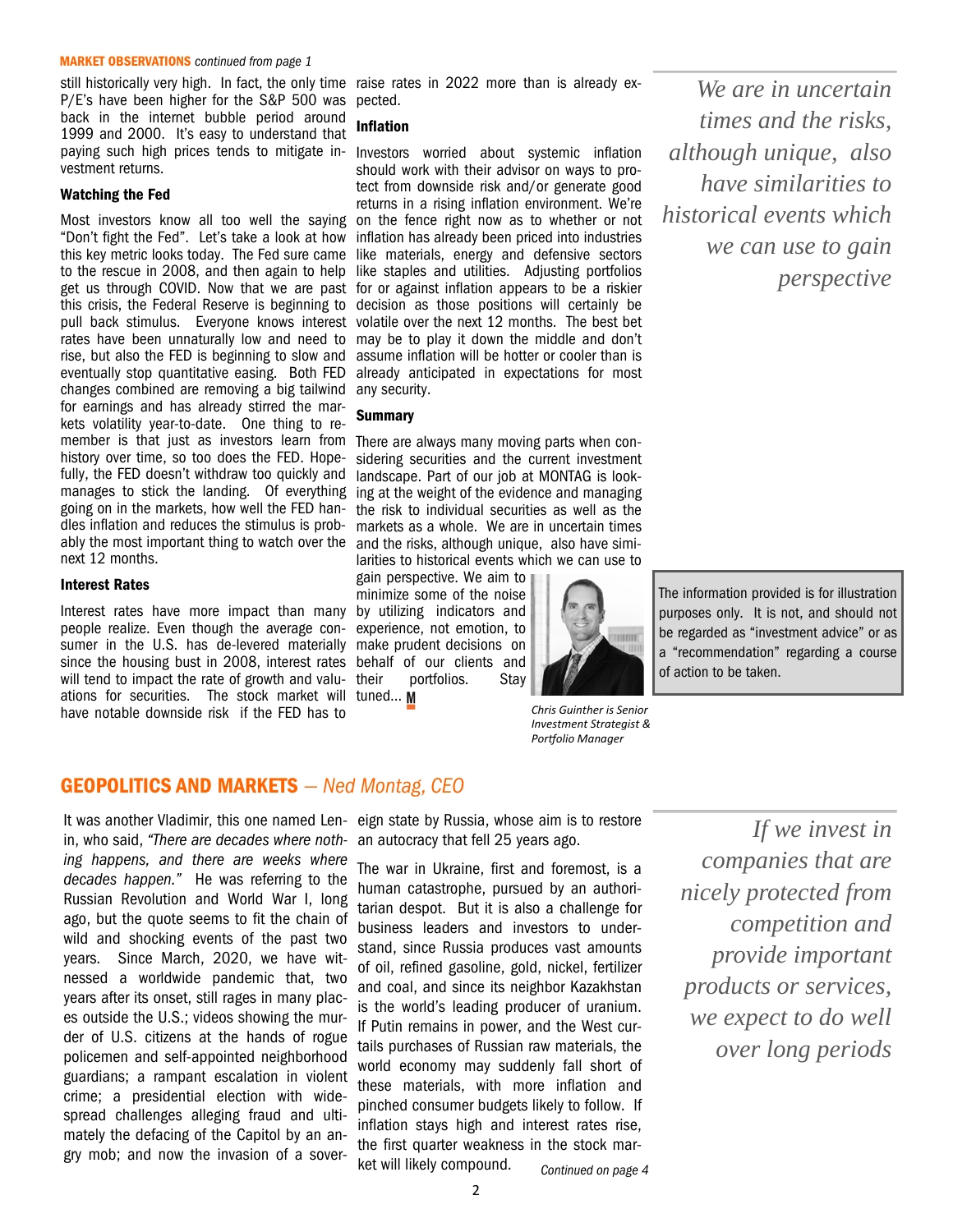Few beers are as quintessentially "American" as Budweiser. The lager was introduced in 1876 by Carl Conrad & Co. of St. Louis, Missouri, and Budweiser has become one of the largest-selling beers in the United States and is available in over 80 countries.

Budweiser is a filtered beer, available on draft and in bottles and cans, made with up to 30% rice in addition to the hops and barley malt used by all lagers.

Its familiar label is one of the most iconic of all time. Which of the following is Budweiser's slogan?

- *A. "Perfect Shot of Refreshment"*
- *B. "Beer of Kings"*
- *C. "Champagne of Beers"*
- *D. "King of Beers"*

*(Answer on Page 4)* 

# **DID YOU KNOW? EMOTION, MARKET VOLATILITY, and your PORTFOLIO MANAGER**

Emotion is defined as a "natural instinctive have learned how important it is to have a emotions are energized in many ways and firm, has many interesting ways of evaluatdata which is thrown at us day in and day me is a favorite saying of Tony's, *"The mon*highs and lows, but it's also important to very susceptible to emotion and when volaahead.

When looking at the world and the financial markets, big questions during these times include, "Am I OK, and how do I live with This chart below, which has been shown this volatility now that I am on a fixed income or in retirement?" As we accumulate wealth, the shock absorber in our brains the most part and even look for opportunistic investments along the way. As we reach derstanding the emotional retirement, the shock absorbers tend to be a lifecycle of investing will little more worn out and bumps in the road hopefully allow people to which seemed small, suddenly seem like make rational decisions potholes, which can cause us to veer off which are in the best incourse.

*state of mind deriving from one's circum-*professional portfolio manager in my corner *stances, mood, or relationships with oth-*to help nurture my relationship with money *ers."* During these trying times in the world, and wealth. Tony Montag, founder of our people are looking for ways to reconcile in ing people and their relationship with money their own brains on how to react to all of the and investing. The one that has stuck with out. It is only natural to have emotional ey vein runs through the heart." This vein is have a way to look at things through a lens tility picks up, the heart beats faster, our which will bring appropriate perspective. In instincts push us into reactive mode, and many cases, people might need to seek then potentially we make choices which may professional help to act as a sentinel and not be in our best interest. Being mindful help them to navigate the twisting roads during these times will be a key to getting through accepting and understanding the volatility and chaos, thus avoiding the potholes in the road.

allows for our emotions to stay in check for natural instincts which we all have and will throughout the years, shows the emotional rollercoaster which people ride through the ups and downs of the markets. These are

> tend to fall back on. Unterest of their investment

strong force.M



portfolio, but emotion is a *of Sales Larry Mendel is VP* 

The longer I am in this business, the more I

*"The money vein runs through the heart."* 

*- Tony Montag, Founder* 



MONTAG